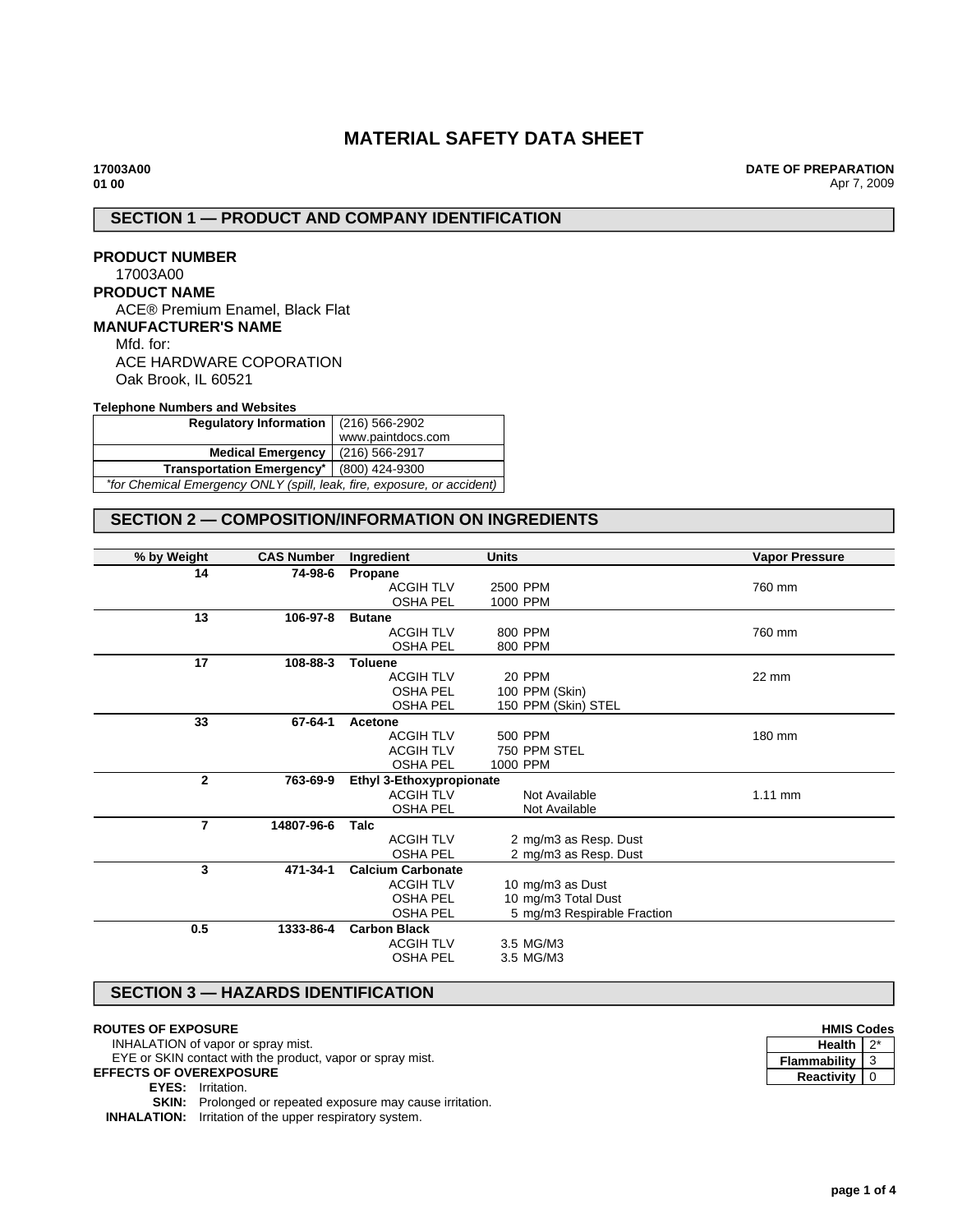May cause nervous system depression. Extreme overexposure may result in unconsciousness and possibly death. Prolonged overexposure to solvent ingredients in Section 2 may cause adverse effects to the liver, urinary, cardiovascular and reproductive systems.

#### **SIGNS AND SYMPTOMS OF OVEREXPOSURE**

Headache, dizziness, nausea, and loss of coordination are indications of excessive exposure to vapors or spray mists. Redness and itching or burning sensation may indicate eye or excessive skin exposure.

#### **MEDICAL CONDITIONS AGGRAVATED BY EXPOSURE**

None generally recognized.

## **CANCER INFORMATION**

For complete discussion of toxicology data refer to Section 11.

### **SECTION 4 — FIRST AID MEASURES**

**EYES:** Flush eyes with large amounts of water for 15 minutes. Get medical attention.

**UEL** 12.8

- **SKIN:** Wash affected area thoroughly with soap and water.
	- Remove contaminated clothing and launder before re-use.
- **INHALATION:** If affected, remove from exposure. Restore breathing. Keep warm and quiet.

**INGESTION:** Do not induce vomiting. Get medical attention immediately.

### **SECTION 5 — FIRE FIGHTING MEASURES**

**FLASH POINT**

Propellant < 0 °F

**LEL** 1.0

**EXTINGUISHING MEDIA**

Carbon Dioxide, Dry Chemical, Foam

#### **UNUSUAL FIRE AND EXPLOSION HAZARDS**

Containers may explode when exposed to extreme heat.

Application to hot surfaces requires special precautions.

During emergency conditions overexposure to decomposition products may cause a health hazard. Symptoms may not be immediately apparent. Obtain medical attention.

#### **SPECIAL FIRE FIGHTING PROCEDURES**

Full protective equipment including self-contained breathing apparatus should be used.

Water spray may be ineffective. If water is used, fog nozzles are preferable. Water may be used to cool closed containers to prevent pressure build-up and possible autoignition or explosion when exposed to extreme heat.

## **SECTION 6 — ACCIDENTAL RELEASE MEASURES**

#### **STEPS TO BE TAKEN IN CASE MATERIAL IS RELEASED OR SPILLED**

Remove all sources of ignition. Ventilate the area.

Remove with inert absorbent.

## **SECTION 7 — HANDLING AND STORAGE**

#### **STORAGE CATEGORY**

Not Available

#### **PRECAUTIONS TO BE TAKEN IN HANDLING AND STORAGE**

Keep away from heat, sparks, and open flame. Vapors will accumulate readily and may ignite explosively.

During use and until all vapors are gone: Keep area ventilated - Do not smoke - Extinguish all flames, pilot lights, and heaters - Turn off stoves, electric tools and appliances, and any other sources of ignition.

Consult NFPA Code. Use approved Bonding and Grounding procedures.

Contents under pressure. Do not puncture, incinerate, or expose to temperature above 120F. Heat from sunlight, radiators, stoves, hot water, and other heat sources could cause container to burst. Do not take internally. Keep out of the reach of children.

## **SECTION 8 — EXPOSURE CONTROLS/PERSONAL PROTECTION**

#### **PRECAUTIONS TO BE TAKEN IN USE**

Use only with adequate ventilation.

Avoid contact with skin and eyes. Avoid breathing vapor and spray mist.

Wash hands after using.

This coating may contain materials classified as nuisance particulates (listed "as Dust" in Section 2) which may be present at hazardous levels only during sanding or abrading of the dried film. If no specific dusts are listed in Section 2, the applicable limits for nuisance dusts are

ACGIH TLV 10 mg/m3 (total dust), 3 mg/m3 (respirable fraction), OSHA PEL 15 mg/m3 (total dust), 5 mg/m3 (respirable fraction).

**VENTILATION**

Local exhaust preferable. General exhaust acceptable if the exposure to materials in Section 2 is maintained below applicable exposure limits. Refer to OSHA Standards 1910.94, 1910.107, 1910.108.

#### **RESPIRATORY PROTECTION**

If personal exposure cannot be controlled below applicable limits by ventilation, wear a properly fitted organic vapor/particulate respirator approved by NIOSH/MSHA for protection against materials in Section 2.

When sanding or abrading the dried film, wear a dust/mist respirator approved by NIOSH/MSHA for dust which may be generated from this product, underlying paint, or the abrasive.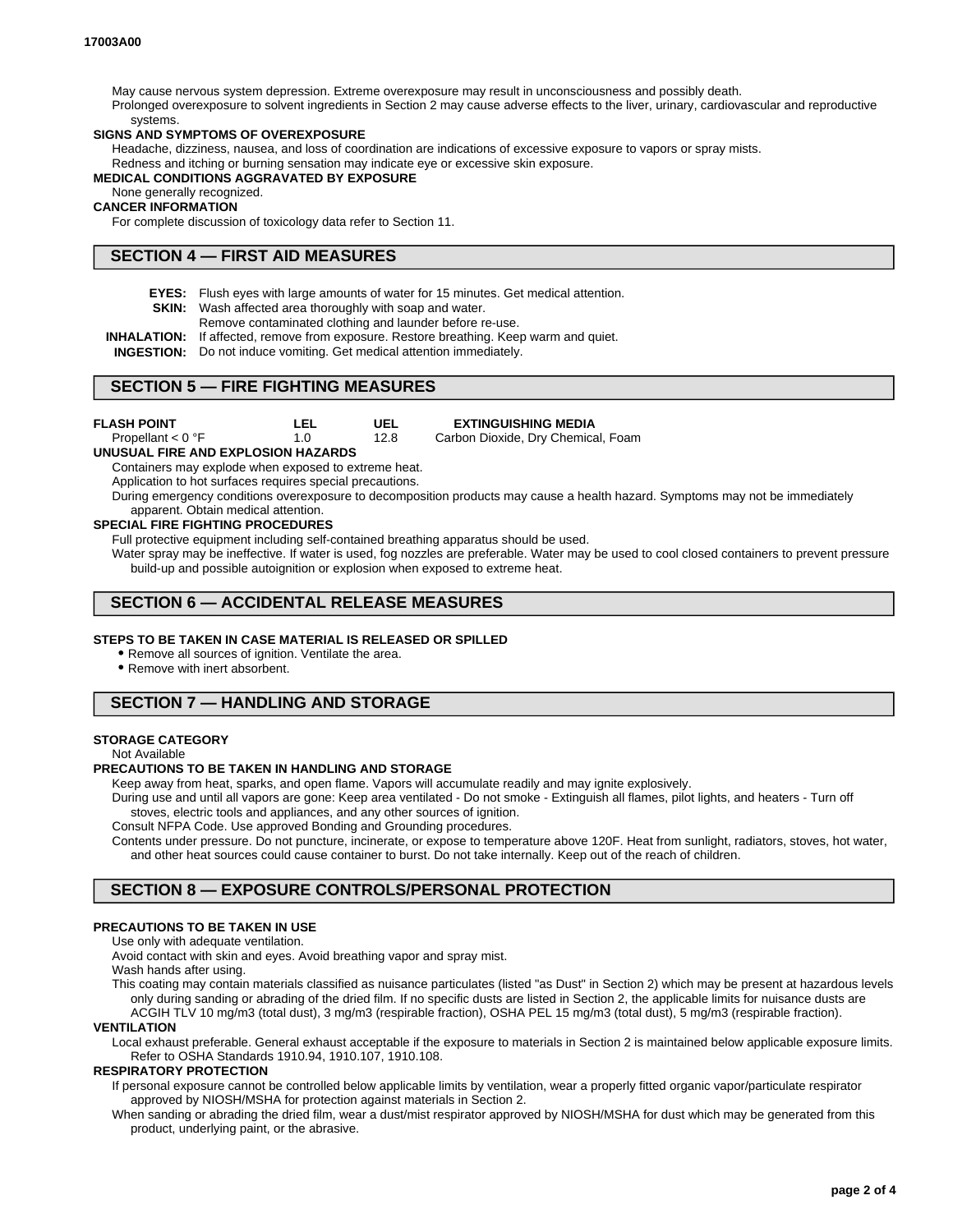### **PROTECTIVE GLOVES**

None required for normal application of aerosol products where minimal skin contact is expected. For long or repeated contact, wear chemical resistant gloves.

#### **EYE PROTECTION**

Wear safety spectacles with unperforated sideshields.

#### **OTHER PRECAUTIONS**

Intentional misuse by deliberately concentrating and inhaling the contents can be harmful or fatal.

## **SECTION 9 — PHYSICAL AND CHEMICAL PROPERTIES**

| <b>PRODUCT WEIGHT</b>                        | $6.51$ lb/gal | 779 g/l          |  |
|----------------------------------------------|---------------|------------------|--|
| <b>SPECIFIC GRAVITY</b>                      | 0.78          |                  |  |
| <b>BOILING POINT</b> $< 0 - 342$ °F          |               | $<$ -18 - 172 °C |  |
| <b>MELTING POINT</b>                         | Not Available |                  |  |
| <b>VOLATILE VOLUME</b>                       | 90%           |                  |  |
| <b>EVAPORATION RATE</b> Faster than ether    |               |                  |  |
| <b>VAPOR DENSITY</b> Heavier than air        |               |                  |  |
| <b>SOLUBILITY IN WATER</b>                   | N.A.          |                  |  |
| pН                                           | 7.0           |                  |  |
| IC COMPOUNDS (VOC Theoretical - As Packaged) |               |                  |  |

**VOLATILE ORGANIC COMPOUNDS (VOC Theoretical - As Packaged)** Volatile Weight 47.14% Less Water and Federally Exempt Solvents

## **SECTION 10 — STABILITY AND REACTIVITY**

**STABILITY — Stable CONDITIONS TO AVOID** None known. **INCOMPATIBILITY** None known. **HAZARDOUS DECOMPOSITION PRODUCTS** By fire: Carbon Dioxide, Carbon Monoxide **HAZARDOUS POLYMERIZATION**

Will not occur

# **SECTION 11 — TOXICOLOGICAL INFORMATION**

#### **CHRONIC HEALTH HAZARDS**

Reports have associated repeated and prolonged overexposure to solvents with permanent brain and nervous system damage. Carbon Black is classified by IARC as possibly carcinogenic to humans (group 2B) based on experimental animal data, however, there is insufficient evidence in humans for its carcinogenicity.

**TOXICOLOGY DATA**

| CAS No.    | <b>Ingredient Name</b>          |          |     |               |  |
|------------|---------------------------------|----------|-----|---------------|--|
| 74-98-6    | Propane                         |          |     |               |  |
|            |                                 | LC50 RAT | 4HR | Not Available |  |
|            |                                 | LD50 RAT |     | Not Available |  |
| 106-97-8   | <b>Butane</b>                   |          |     |               |  |
|            |                                 | LC50 RAT | 4HR | Not Available |  |
|            |                                 | LD50 RAT |     | Not Available |  |
| 108-88-3   | <b>Toluene</b>                  |          |     |               |  |
|            |                                 | LC50 RAT | 4HR | 4000 ppm      |  |
|            |                                 | LD50 RAT |     | 5000 mg/kg    |  |
| 67-64-1    | <b>Acetone</b>                  |          |     |               |  |
|            |                                 | LC50 RAT | 4HR | Not Available |  |
|            |                                 | LD50 RAT |     | 5800 mg/kg    |  |
| 763-69-9   | <b>Ethyl 3-Ethoxypropionate</b> |          |     |               |  |
|            |                                 | LC50 RAT | 4HR | Not Available |  |
|            |                                 | LD50 RAT |     | 5000 mg/kg    |  |
| 14807-96-6 | <b>Talc</b>                     |          |     |               |  |
|            |                                 | LC50 RAT | 4HR | Not Available |  |
|            |                                 | LD50 RAT |     | Not Available |  |
| 471-34-1   | <b>Calcium Carbonate</b>        |          |     |               |  |
|            |                                 | LC50 RAT | 4HR | Not Available |  |
|            |                                 | LD50 RAT |     | Not Available |  |
| 1333-86-4  | <b>Carbon Black</b>             |          |     |               |  |
|            |                                 | LC50 RAT | 4HR | Not Available |  |
|            |                                 | LD50 RAT |     | Not Available |  |
|            |                                 |          |     |               |  |